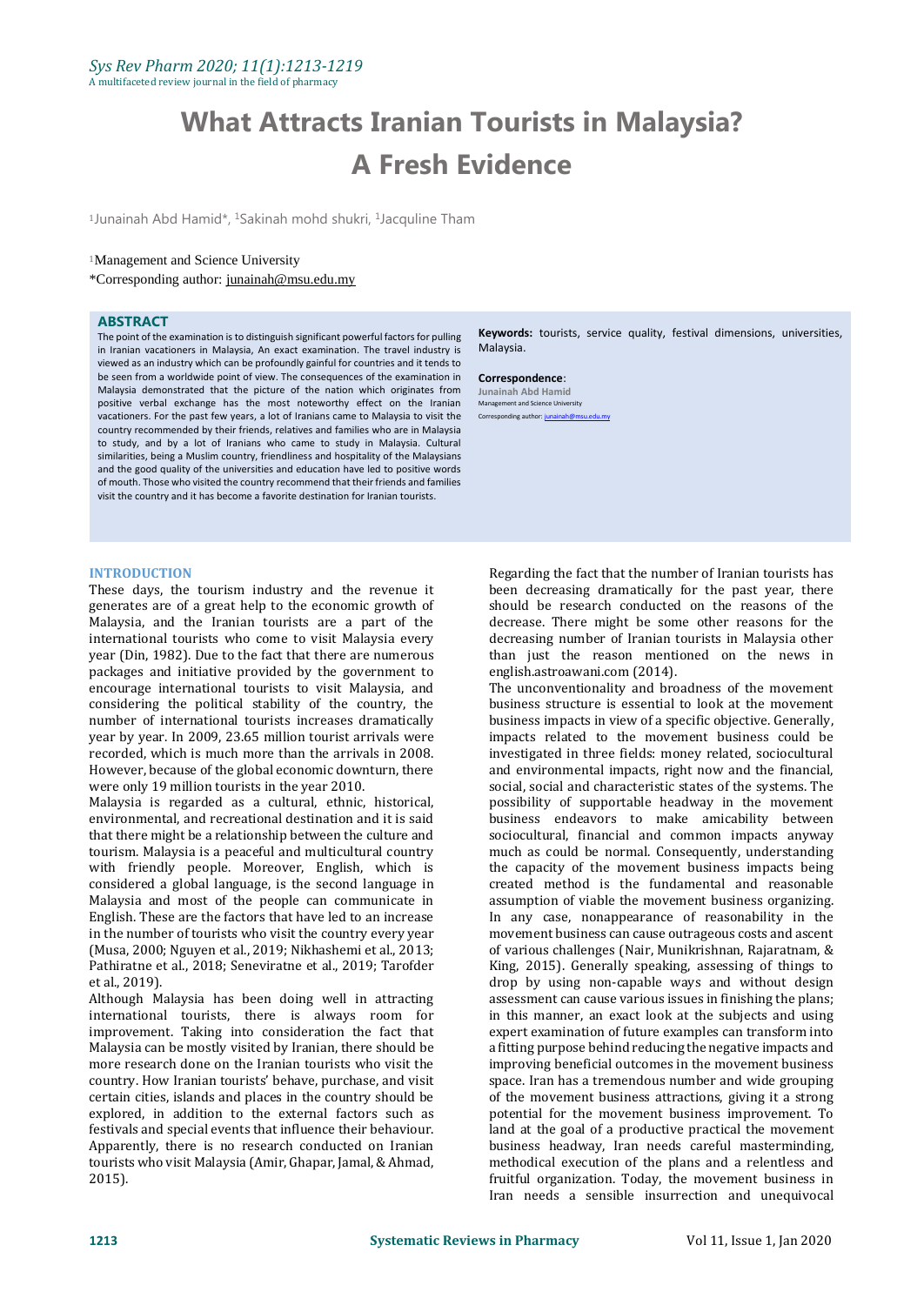changes in its structures. At this moment, and policymaking according to the national reasonable improvement of the movement business, money related, sociocultural, and common situation and examples of the country is major (Bhuiyan, Siwar, Ismail, Islam, & Ehsan, 2011). The objective of the movement business progression in Iran must be set in a critical setting and should contribute unequivocally to the achievement of the broad financial, social, social and regular goals of the nation and country. At the present time, the movement business can't be orchestrated or supervised in restriction. Iran's movement industry, especially overseeing negative impacts of the movement business on condition, culture and economy, ought to be seen expertly by using intelligent thinking and some continuously reliable consistent procedures in the field of sensible research and assessment for its headway. All around, various future assessment systems, considering the possibility of the methods, can be portrayed into emotional and quantitative. At this moment, focus on cross-influence assessment (CIA) as one of the most applied quantitative systems at a national scale. An eminent variety of CIA system proposed is MICMAC, which has been successfully applied in various fields. This examination proposed to analyze Iran the movement business system by contemplating the positive and negative impacts of money related, sociocultural and common perspectives to find the level of practicality or difficulty of the structure (Yea, 2002).

In 2014, there was an article published by english.astroawani.com/news that stated that number of Iranian tourists dropped by 38.5 % which put stress on a need for a research on the reason of this dramatic decrease. It is known that needs, wants, demands are the core concepts of marketing. Marketing is on the other hand all about customer satisfaction. In the study customers are tourists who come to Malaysia to visit the country and enjoy. They spend money in the country and it has a positive impact on the country's economic growth. Not only tourists should be treated well to make them satisfied but also their needs, wants, and demands should be studied and recognized to meet their expectations. Malaysia is one of the countries that Iranians really wish to visit regarding the cultural similarities and considering that both countries are Muslim countries (Chee, 2007). This study is aimed to identify the Iranian tourists' needs, wants, demands, and how they act towards the festivals and events. In addition, the study aims to identify the factors that are resulting in an increase in the number of Iranian tourists in Malaysia.

# **LITERATURE REVIEW**

Ismail, Masron, and Ahmad (2014) articulated that, based on a few interviews with Iranians living in Malaysia who are studying, having businesses or working in Malaysia, Malaysia is considered a bridge for some Iranians as it is easy to gain entry, considering the visa requirement, and has cheaper living costs compared to Australia, Europe or western countries. Iranians come to study in any case; regularly they will proceed onward to different nations for work and to settle down. Numerous Iranians who picked Malaysia as their "connect" share one thing in like manner; they love their nation profoundly, talking enthusiastically about their rich culture and characteristic assets, yet totally loathe their administration. "Would you be able to envision, none of my companions are strict and out of nowhere you have this person attempting to force all the Islamic laws on you, who wouldn't have any desire to flee?"

says one Iranian who has lived in Malaysia since 2004 as an understudy, and is currently an English educator. The Iranian flood is little however developing quickly (Hampton, 2010). At present, as indicated by the Iranian international safe haven there are in excess of 70,000 Iranians contemplating, working, or sitting tight for visas right now, as a generally nice, multi-ethnic Muslim-larger part country. There are additionally a developing number of clubs devoting a day every week as "Iranian Night" including Iranian disk jockeys and music.

In a meeting, distributed in 2011, an Iranian said she dithers to reveal to Malaysians that she is an Iranian in light of the fact that there is constantly a specific observation about her nationality, now and again in a positive way, yet regularly in a negative light. Another Iranian said he appreciates the opportunity in Malaysia, of whether to devour liquor, or to quick during the Ramadan month yet communicated lament that Malaysian Muslims loath a similar opportunity. Numerous others likewise said that religion and legislative issues ought to never blend, highlighting Iran's history (Chee, 2007). Indeed, even in European nations, consolidating the two frequently finishes in slaughter. While it is now abnormal to discover such huge numbers of Iranian eateries in a prevalently Chinese region, it is likewise unusual to locate a developing network of Iranians as they are Shiite Muslims living in Malaysia, which names the adversary branch Sunni Islam as its official religion. Devotees of the two parts of Islam have taken on wars and conflicts until today over the confidence. Iranians are additionally the greatest gathering of Malaysia My Second Home members and are investors of in excess of 2,000 organizations (Yea, 2002). Challenges that Iranians face in Malaysia

Troubles in moving cash from Iran to Malaysia can be referenced. One of the difficulties is that the boycott applies to cash moves, which influence Iranians concentrating in Malaysia as their families currently need to pay additional charges to send even limited quantities to their youngsters. A few Iranians have said that since Bank Negara dropped all financial relations with Iran in 2009, they speculate that medications are being utilized as a mechanism of cash move. By closing the real financial roads, specialists are compelling numerous towards illconceived channels (Bhuiyan et al., 2011). These approvals are global and have made exchange commission's high. Further, since 2007, Iran has been put as a high hazard nation under the Counter Illegal tax avoidance Act in Malaysia.

Looking at the climate of Iran and Malaysia there is an ocean of contrasts. There is an extraordinary contrast in climate in hot and muggy Malaysia, when contrasted with the dry, regular Iran. "You feel like a biting gum, strolling down the road," is said in a Meeting. Numerous Iranians think that it's difficult to become acclimated to the Malaysian cooking. It is said that Malaysia nourishment is regularly a blend of various tastes. By and by, in Iranian nourishment, each dish has a particular taste and smell and nothing is zesty. A ton of Iranians want to adhere to their own nourishment as Malaysian toll to them is excessively sweet, salty or zesty, precisely the preferences that make Malaysians fixated on what goes into their mouth. The multi-social society in Malaysia is one reason Iranian love it here, in spite of the fact that with regards to nourishment, they may miss their mothers' cooking. There are few Iranians who adjusted to the Malaysian culture and food effectively (Amir et al., 2015).

"Iranians are aesthetic, wonderful, and inventive and they love the theatre. In Iran, since it is an Islamic Republic, they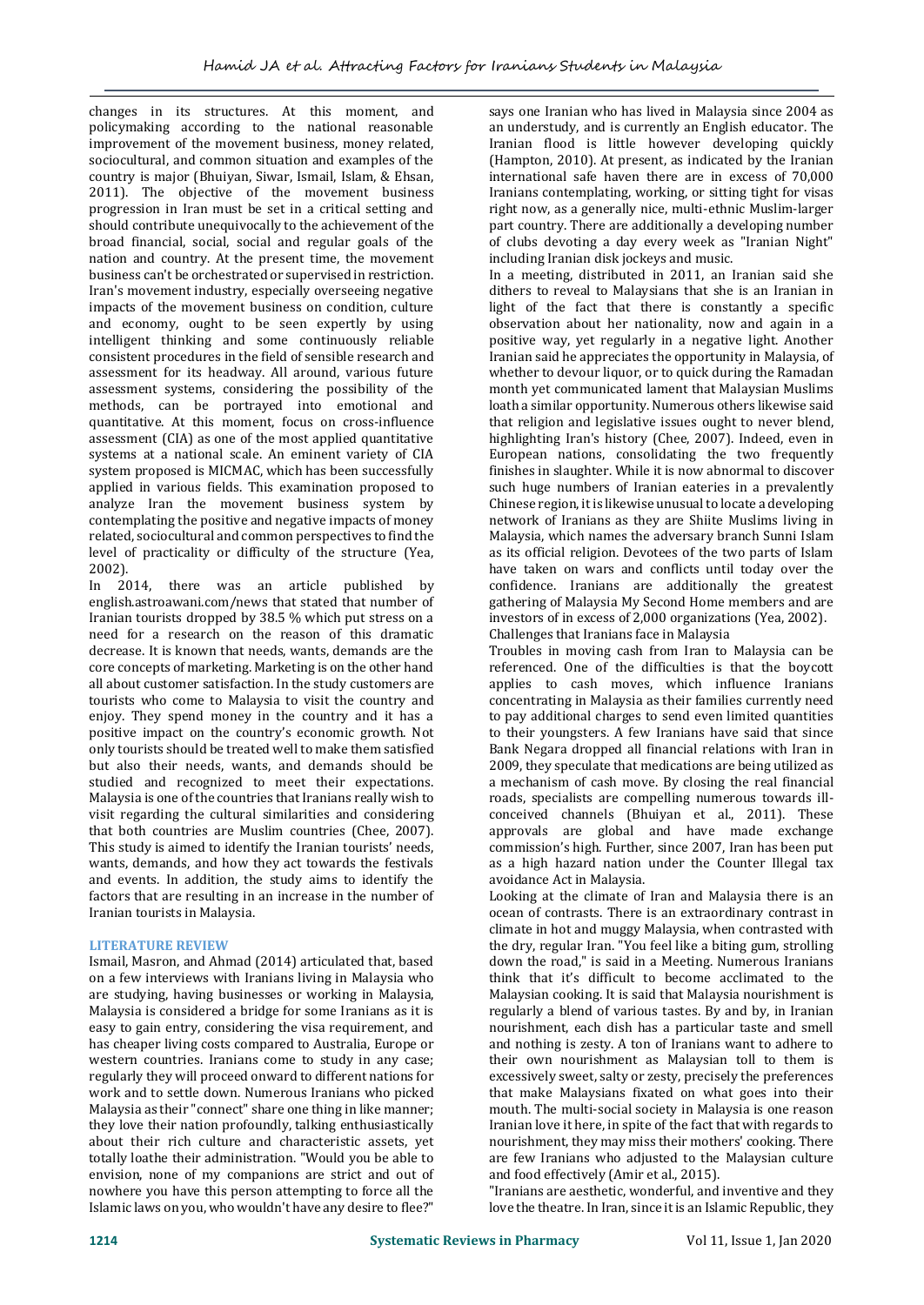have limits. They need opportunity, they need to rehearse their craft, they need to live their lives, they need their kids instructed in English, and they love greenery," an Interviewee clarified why huge numbers of them had decided to live in Malaysia.

Service Quality

Reviewing the previous studies show that service quality can affect the tourism demand (Hsieh, Lin, & Lin, 2008; Narayan, Rajendran, Sai, & Gopalan, 2009; Ryu, Lee, & Kim, 2012). Needless to say, the higher the qualities of services are the more satisfied are the customers. Iranian tourists like other tourists wish to use high quality services.

In the profoundly serious the travel industry, administration quality has been recognized as the key factor in keeping up goal seriousness. Moreover, fair assistance quality isn't just planned to fulfilling the visitors yet it likewise improves the goal picture, separates the goal from others and builds faithful sightseers to play out certain post-visit conduct, for example, returns to and positive informal. Notwithstanding the numerous meanings of administration quality, usually the different meanings of administration quality have a similar blueprint (Bergen, Kauffman, & Lee, 2004).

Notwithstanding numerous meanings of administration quality, regularly the different meanings of administration quality have a similar framework, which is: administration quality is about purchasers' abstract judgment of an assistance gave by the supplier, as indicated by the hole between client's desire and reasonable view of the administration (Caceres & Paparoidamis, 2007). Then again, the degree of fulfilment will be accomplished, if the normal help is equivalent to saw administration. Clients will be progressively fulfilled if the hole between expected help and saw administration is connected little.

Service quality is viewed as a basic determinant of competitiveness thoughtfulness regarding "administration quality" can assist an association with differentiating itself from different associations and through it increase an enduring serious advantage (Kang & James, 2004). High caliber of administration is viewed as a fundamental determinant of the long haul benefit of administration associations, yet additionally of producing organizations. In some assembling businesses "administration quality" is viewed as a more significant request victor than "item quality".

Predominant "administration quality" is a key to improved benefit, and not the expense of working together. Commendable help is the following deal really taking shape. "Administration quality" influences the repurchase goals of both existing and potential clients. Statistical surveying has indicated that clients disappointed with a help will uncover their encounters to in excess of three other people. In this manner, it is sensible to infer that poor help will diminish the potential client base (Richard & Allaway, 1993). As per the Technical Assistance Research Project (Covering), it costs around multiple times more to pull in new clients. Their examination demonstrates that multiple times more individuals catch wind of a negative client assistance experience than find out about the positive one. Positive informal exchange can be an extremely integral asset for pulling in new clients. Negative informal exchange can devastatingly affect the believability and adequacy of associations' endeavours to draw in new clients. What's more, clients' administration desires are continually rising, while their resistance for poor assistance is declining. As a result clients are progressively prone to move to contenders with a seen

higher "administration quality" (Rust, Zahorik, & Keiningham, 1995).

In spite of the expanding significance of the administration segment and of the noteworthiness of value as a serious factor, administration quality ideas are definitely not very much created. Right now, administration division lingers behind the assembling area (Brown, Churchill Jr, & Peter, 1993). In addition, the administration division lingers behind the assembling part in holding onto methods of reasoning, for example, "all out quality administration" and "persistent improvement". There are significant contrasts among administration and assembling segments the extent that "quality" is concerned. Certain inalienable qualities of the administration division increment the multifaceted nature of "value control" and "improvement endeavours".

Right now inspect the basic ideas of "administration quality" and audit a few of the "administration quality improvement" models. The point of this wide-running survey is to bring an assortment of thoughts and models together (Liang, Xie, & Chan, 2004). This will advance a superior comprehension of relevant issues and of progress techniques open to support associations. The beginning stage, be that as it may, is a brief assessment of contrasts among administration and made products. This will put things in place and help to put "administration quality" in a legitimate setting. Also, potential impediments to "administration quality" enhancements are distinguished and talked about. Administration quality is the client's judgment of the standard or nature of the administration. Administration quality is the core of the business thriving of the administration business (Cronin Jr & Taylor, 1992). Better assistance quality brings more clients and produces more income. It is in light of a legitimate concern for the supervisors of each vacationer goal to be worried about improving the nature of their administrations. By improving their administration, directors can fulfil their vacationer and make traveller faithful to the goal. In the event that a specific vacationer goal neglects to offer quality types of assistance, at that point clients will pick different goals.

There are three races, Indian, Malay, and Chinese living in Malaysia as Malaysians. There are several festivals and Special events in Malaysia that attract tourists including Iranian tourists. Iranian tourists like the multicultural dimension of the country as they can become familiar with all the traditions and customs of other people and nationalities. They can make friends with different people from different cultural background. Iranian come to Malaysia to do business, studies, and work (Oktora & Achyar, 2014). As there are different races and tourists from different countries in Malaysia, the communication language is English which is considered a second language in the country and most of people know how to speak.

It is proven that cultural tourism is affected by festivals and special events (Chang, 2006; Hall & Sharples, 2008; McKercher, Mei, & Tse, 2006; Quinn, 2009). Festivals and events also might have an impact on the number of tourists visiting a country (Yeoman, Robertson, Ali-Knight, Drummond, & McMahon-Beattie, 2012). Most Iranians are Muslims and they would wish to see the festivals and events in Malaysia which is also a Muslim country. There are several festivals and special events in Malaysia that attract tourists including Iranian tourists. Iranian tourists like the multicultural dimension of the country as they can become familiar with all the traditions and customs of people of other nationalities. They are able to make friends with different people from different cultural backgrounds.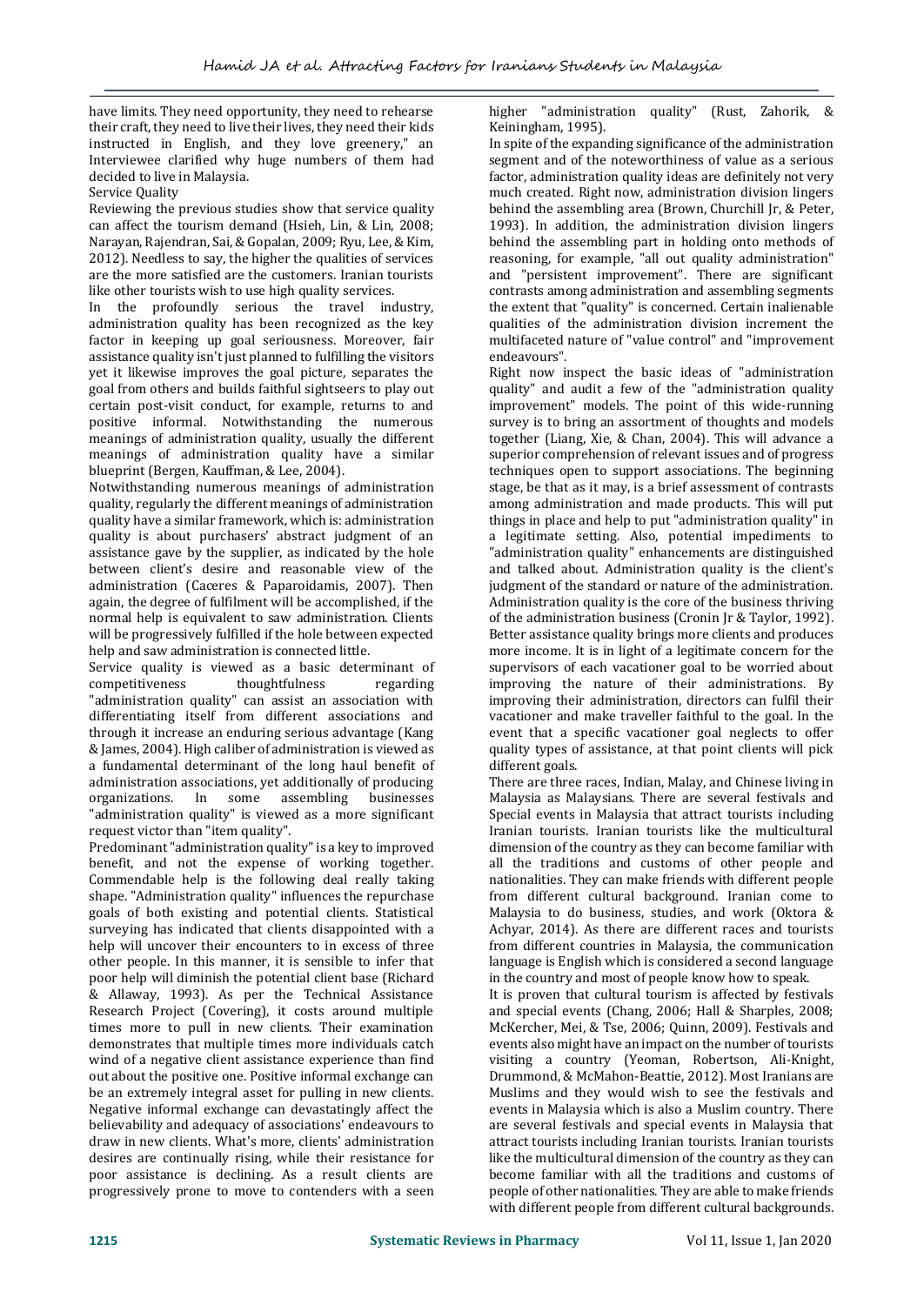Iranians come to Malaysia to do business, study and work. Networks frequently look to celebrations and unique occasions as a method for creating neighbourhood pay and elevating themselves to potential guests (Oktora & Achyar, 2014). Numerous inhabitants of networks additionally observe the advantages in creating and advancing such occasions. They do as such for some reasons. These can incorporate an enthusiasm for a specific game and the longing to have a competition for that sport in their old neighbourhood. Others consider celebrations to be the way to make chances to mingle, manufacture systems, and to communicate pride in their locale.

As there are different races in Malaysia and tourists are from different countries, the communication language is often English, which is a second language in the country and spoken by most people.

H5. There is a positive relationship between festivals and multicultural dimensions and number of Iranian tourists in Malaysia.

In Malaysia there are a lot of high quality and recognized universities and this is a reason for Iranian tourists to come to Malaysia, either to check out the universities to study in the future, or they come to visit friends who are already students in Malaysia (Clark, 1998). It tends to be said that the expanding number of understudies in Malaysia is likewise because of the incredibly wild challenge for places at Iran's best colleges (Hindle, 2007). The government office expressed that of the 70,000 Iranians living here, 15,000 are understudies, of which 6,000 are doing their Graduate degree and around 3,000 are seeking after their PhD. One Iranian disclosed that admission to Iranian colleges has become harder as a result of the absence of spot and furthermore the politicalmoral capability tests which understudies need to take before being acknowledged (Asgari & Borzooei, 2013). Numerous understudies who are here said they intend to proceed onward to places like Australia, New Zealand, and Europe in the wake of finishing their examinations in Malaysia. Many don't plan to remain on as there are constrained vocation openings and it's anything but a simple procedure to get lasting residency in Malaysia. An excessive number of Iranians here, Malaysia isn't exactly the perfect break, however it comes nearer than most while holding a pinch of ameliorating commonality for them (Deem, Hillyard, Reed, & Reed, 2007).

Education and the number of the International universities might affect tourism demands (Inui, Wheeler, & Lankford, 2006). There are over 10 universities that are recognized by Ministry of Science, Research and Technology (Iran) and Iranian students wish to study in these universities. When the number of Iranians students is increased, the number of Iranian tourists will increase too. Most of parents and relatives come to see their children and families and to visit Malaysia at the same time (Bowen, 1980).

H6. There is a positive relationship between the recognized universities and number of Iranian tourists in Malaysia.

## **METHODS**

This investigation having the prima aim to investigate the impact of service qualities, festival multicultural dimensions and finally universities (education) and prices on Number of Iranian Tourists in Malaysis. There were 200 respondents size was considered enough to conduct the research. As the population of the investigation is not known so the researcher employed the convenience sampling (Cooper & Schindler, 2011; Sekaran & Bougie,

2009). A questionnaire was developed, pilot tested then distributed. SPSS 20.0.0 was used to analyse the data obtained and examine the hypotheses.



**Figure 1: Framework**

#### *ANALYSIS*

In satisfaction cases of tourists, this information can be employed to provide an overview that is more accurate about respondents' profiles.

#### **Table 1: Descriptive Summary of the Respondents.**

| Variable            |                                                   | Freq<br>uenc<br>y | Perce<br>ntage |
|---------------------|---------------------------------------------------|-------------------|----------------|
| Gender              | Male                                              | 77                | 48.1           |
|                     | Female                                            | 83                | 51.8           |
| Age                 | 15 - 19 years old                                 |                   | 20.6           |
|                     | 20 - 25 years old                                 | 73                | 45.6           |
|                     | 26 - 30 year old                                  | 42                | 26.2           |
|                     | 31 - 40 years old                                 | 11                | 6.8            |
|                     | +40 years old                                     | 1                 | 0.6            |
| Marital<br>Status   | Single                                            | 113               | 70.6           |
|                     | Married                                           | 30                | 18.7           |
|                     | Others                                            | 17                | 10.6           |
| Academi<br>c Degree | <b>Elementary School</b>                          | $\mathbf{1}$      | 0.6            |
|                     | High School Diploma                               | 11                | 6.8            |
|                     | Bachelors' Degree                                 | 89                | 55.6           |
|                     | Master's Degree                                   | 54                | 33.7           |
|                     | PhD or any Equivalent<br>Degree                   | 5                 | 3.1            |
| Income<br>Level     | Less than 5,000,000<br>Iranian Riyal              | 8                 | 5              |
|                     | Between 5,000,000 to<br>10,000,000 Iranian Riyal  | 14                | 8.7            |
|                     | Between 10,000,000 to<br>15,000,000 Iranian Riyal | 49                | 30.6           |
|                     | Between 15,000,000 to<br>20,000,000 Iranian Riyal | 78                | 48.7           |
|                     | Above 20,000,000<br>Iranian Riyal                 | 11                | 6.8            |

There were, there were 78 (48%) male and 82 (51%) female. There were lying in the age between the ages of 21 to 27 years old and more than 65% of the tourists have ages between 20 to 30 which gives us and idea that there were young tourists and furthermore most of them were not married. It also came to know that a high number of who were visiting to Malaysia were at least bachelor qualified. In addition to this, Iranian tourist's income level was more than 15,000,000 RM per month.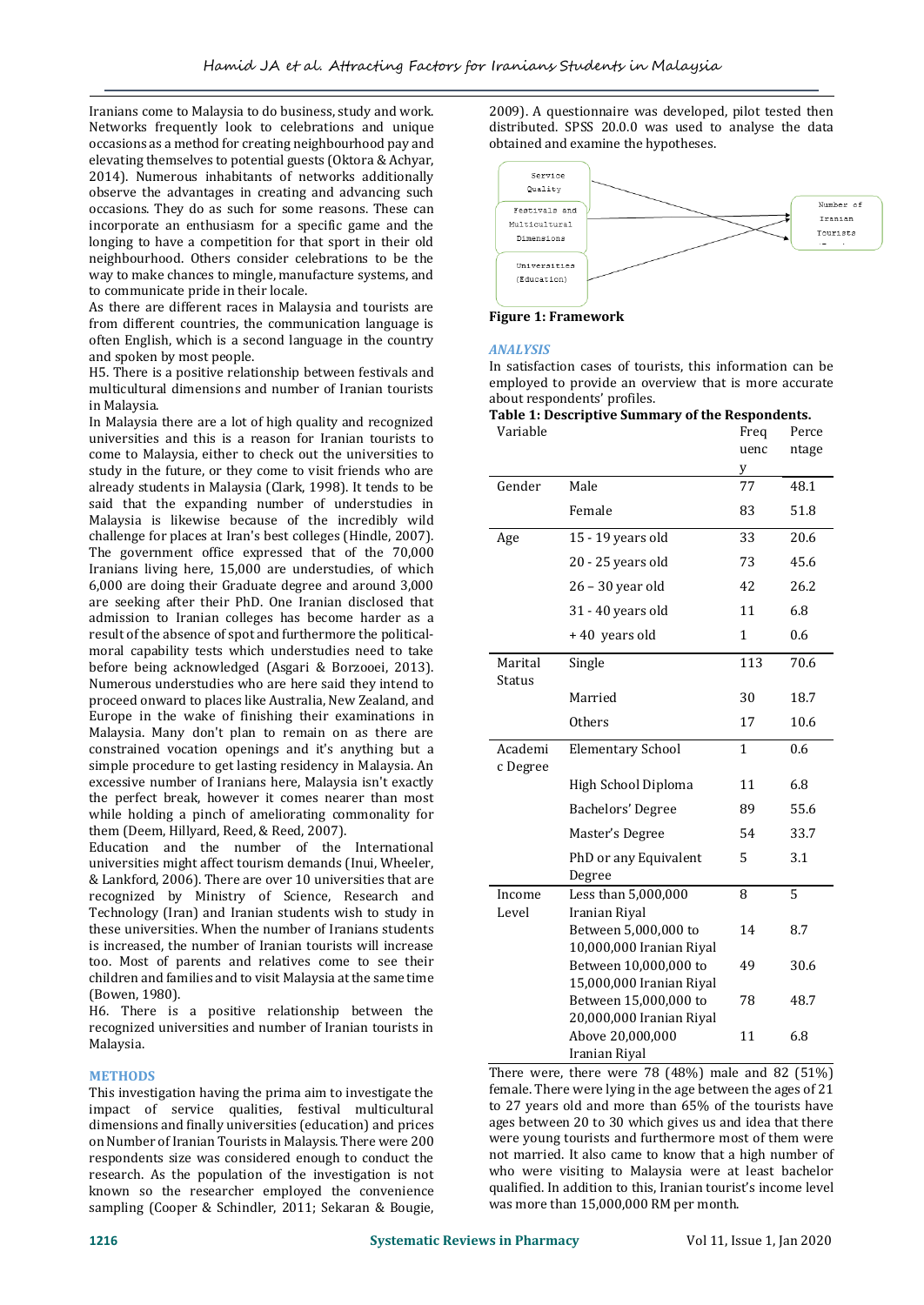## **Multiple Regressions**

There is reliability and consistency of measurement scales in the pilot test first needed confirmation. Pre-test analysis are as under

| <b>Table 2: Pre-Test Analysis</b>                              |                                          |                      |
|----------------------------------------------------------------|------------------------------------------|----------------------|
| Variable Items                                                 | Cronbach'<br>s Alpha<br>for Each<br>Item | Cronbach'<br>s Alpha |
| Variable 1                                                     |                                          |                      |
| Service Quality                                                |                                          |                      |
| Cleanliness of the room of<br>the hotel                        | 0.791                                    |                      |
| Air quality in the room                                        | 0.748                                    |                      |
| Design/comfort of the room                                     | 0.835                                    | 0.869                |
| Design/comfort of the<br>facility                              | 0.831                                    |                      |
| Friendliness of the hotel's<br>staff                           | 0.729                                    |                      |
| Helpfulness of the hotel's<br>staff                            | 0.712                                    |                      |
| Food quality                                                   | 0.861                                    |                      |
| Entertainment                                                  |                                          |                      |
| Recreational facilities                                        | 0.701                                    |                      |
| Variable 2<br><b>Festivals and Multicultural</b><br>Dimensions |                                          |                      |
| Similar Culture                                                | 0.787                                    |                      |
| Specific Event                                                 | 0.881                                    |                      |
| Festivals                                                      | 0.825                                    | 0.746                |
| Curiosity to Know<br>Malaysian's Festivals                     | 0.781                                    |                      |
| Different Events                                               | 0.762                                    |                      |

## **Table 3: Result of the Pre-Test Analysis (Test of Cronbach's alpha)**

| Variables       | No. of Items | Cronbach's Alpha |  |
|-----------------|--------------|------------------|--|
| Tourist         | 5            | 0.878            |  |
| Satisfaction    |              |                  |  |
| Service Quality | 7            | 0.869            |  |
| Festivals and   | 5            | 0.746            |  |
| Multicultural   |              |                  |  |
| Dimensions      |              |                  |  |

Service Quality; on Festivals and Multicultural Dimensions in this study is confirmed.

#### **Factor Analysis**

The connection grid for this are stands at the range of 0.3 and 0.9 with the condition that there was no duplication factors. In this context 7892.614 and 0.813 were the outcomes for the Bartlett's trial of Sphericity and the KMO individually were very essentialness of .000 which demonstrated the two tests. The three determinants considered accounted for 74.47% of the total variance. Factor One (F1) accounted solely for 42.373% of the total variance.

Approximately three components having eighteen values > 1.0, were mined. Thus, they were deliberated as momentous factors. Amongst all of the 25 objects, these apparatuses accounted for 42.37%, 11.18%, 9.44%, 8.19% and 4.42% of the total variance, respectively. It can be

noted that all R-values of the first five determined factors and the tourists' satisfaction are between 0.3 and 0.9.

#### **Table 4: Pearson Correlations**

|                                         |                            | Festivals        |              |                |
|-----------------------------------------|----------------------------|------------------|--------------|----------------|
|                                         |                            | and              |              |                |
|                                         |                            | Multicult        | Servi        |                |
|                                         |                            | ural             | ce           | Tourists'      |
|                                         |                            | Dimensio         | Quali        | Satisfact      |
|                                         |                            | ns               | ty           | ion            |
| Word Of<br>Mouth                        | Pearson<br>Correlat<br>ion | $.824**$         | $.849*$      | $.873**$       |
|                                         | Sig. (2-<br>tailed)        | $\mathbf{0}$     | $\mathbf{0}$ | $\mathbf{0}$   |
|                                         | N                          | 160              | 160          | 160            |
| Visa<br>Requirem<br>ent &<br>Restrictio | Pearson<br>Correlat<br>ion | $.846**$         | $.845*$      | $.751**$       |
| ns                                      | Sig. (2-<br>tailed)        | $\mathbf{0}$     | $\mathbf{0}$ | $\mathbf{0}$   |
|                                         | N                          | 160              | 160          | 160            |
| Costs and<br>Prices                     | Pearson<br>Correlat<br>ion | $.851**$         | $.848*$      | $.784**$       |
|                                         | Sig. (2-<br>tailed)        | $\mathbf{0}$     | $\mathbf{0}$ | $\mathbf{0}$   |
|                                         | N                          | 160              | 160          | 160            |
| Tourists'<br>Satisfacti<br>on           | Pearson<br>Correlat<br>ion | $.868**$         | $.830*$      | $\overline{1}$ |
|                                         | Sig. (2-<br>tailed)        | $\boldsymbol{0}$ | $\theta$     |                |
|                                         | N                          | 160              | 160          | 160            |

The predictor variable like Service Quality (X4) with the values  $t = 2.674$  and  $p = 0.008$ , respectively. The STEPWISE regression technique presented three mockups that explained 80.9% of the total variance.

Among all explanatory variables and their coefficients, only Service Quality ( $t = 2.674$ ,  $p < 0.01$ ) were statistically significant. Moreover, these factors kept the overall model statistically significant (R2 =0.809, p < 0.01). The results of the regression analysis are presented in Table 9 and 10. The R2 value of 0.809 implies that the 3-predictor variables explained about 80.9% of the variance in Tourists' Satisfaction.

**Table5: ANOVAd(Model 3/ Y1)**

| Model |                   | Sum of     |     | Mean     |                      |      |
|-------|-------------------|------------|-----|----------|----------------------|------|
|       |                   | Squares df |     | Square F |                      | Sig. |
|       | Regression 69.508 |            | 3   |          | 23.169 220.022 .000c |      |
|       | Residual          | 16.428     |     | 156 .105 |                      |      |
|       | Total             | 85.936     | 159 |          |                      |      |

c. Predictors: (Constant), Service Quality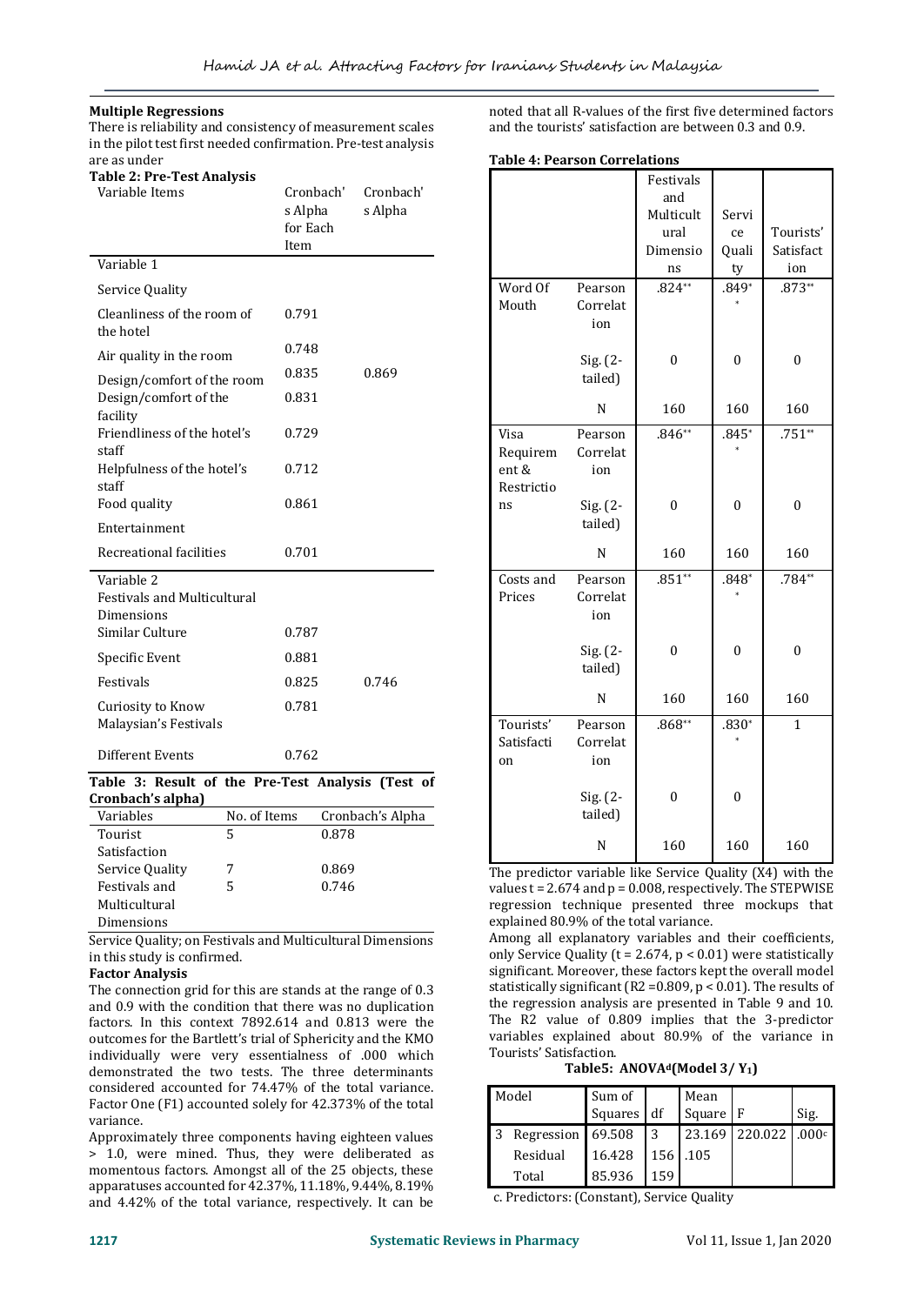d. Dependent Variable: Tourists' Satisfaction This factor solely explains 76.2% of the whole variation in Tourists' Satisfaction (Tourists Demand) and also has the biggest T-value and lowest P-value compared to the other factors (t =  $4.894$ , p < 0.01). Consequently, the final STEPWISE method model is written as (Equation 3): Tourists' Satisfaction,  $Y1 = 0.235 + 0.3$  (Service Quality) +

e (Equation 3) The R2 value of 0.809 indicated that three out of three-

predictor variables explained 79.80% of the variation in Tourists' Satisfaction. This model causes R2 to change from zero to 0.809.

# **DISCUSSION**

For the past few years a lot of Iranians came to Malaysia to visit the country recommended by their friends, relatives and families who are in Malaysia to study, and by a lot of Iranians who came to study in Malaysia. Cultural similarities, being a Muslim country, friendliness and hospitality of the Malaysians and the good quality of the universities and education have led to positive words of mouth. Those who visited the country recommend that their friends and families visit the country and it has become a favorite destination for Iranian tourists. Service quality including food, hotels, rooms and recreational facilities is the third factor that influences the Iranian tourists' demand. The results show that costs and prices and festivals and special events have a minor impact on the Iranian tourists' demand as it might be because of the lack of familiarity of some Iranians with the special events and festivals in Malaysia. If there is a media that channels the introduction of Malaysian festivals to Iranians, there might be more Iranian who wish to travel to Malaysia.

## **CONCLUSIONS**

80.9% of the variation in Tourists' Satisfaction was explained by all three predictors. To sum up, there are positive relationships between Service Quality and Tourists' Satisfaction. Hypotheses number 1 and hypotheses number 3 is hereby accepted whereas on the other hand Hypotheses number 2 is rejected in the context of above given analysis.

From the above given analysis we can have a conclusion that there is positive response faced by the Iranians tourists in the Malaysia. If they follow the guidelines they might have a better response from Malaysian tourism system.

# **Limitations and Future Directions**

 It would be preferred if the researcher had access to the sample frame, so that using a probability sampling design was feasible. For future studies, probability sampling that is more generalizable and generates more accurate results is recommended for use. Having access to the list of Iranian tourists who travel to Kuala Lumpur would also help the researcher employ a more appropriate sampling design for carrying out the study. The study should be conducted on a larger scale with a larger number of participants in both the qualitative and quantitative parts of the research.

In the studies that in the beginning, there might be no specific hypothesis made and not much is known about the situation and the issues at hand therefore, there is a dire need for exploratory research (Sekaran & Bougie, 2009). Qualitative type of research is often use to evaluate the tourists characteristics and perceived image of the destination country (Beerli & Martín, 2004). A mixed method of study consists of qualitative and qualitative research is suggested as a method to conduct the future study on this topic. Methodological triangulation (a mixed method of qualitative and quantitative researches) can be considered as the best method for the study design of such a study and it needs more time and sufficient budget.

# **REFERENCES**

- 1. Amir, A. F., Ghapar, A. A., Jamal, S. A., & Ahmad, K. N. (2015). Sustainable tourism development: A study on community resilience for rural tourism in Malaysia. *Procedia-Social and Behavioral Sciences, 168*(116-122).
- 2. Asgari, M., & Borzooei, M. (2013). Evaluating the learning outcomes of international students as educational tourists. *Journal of Business Studies Quarterly, 5*(2), 130.
- 3. Beerli, A., & Martín, J. D. (2004). Tourists' characteristics and the perceived image of tourist destinations: a quantitative analysis—a case study of Lanzarote, Spain. *Tourism Management, 25*(5), 623-636.
- 4. Bergen, M., Kauffman, R. J., & Lee, D. (2004). *Store Quality Image and the Rational Inattention Hypothesis: An Empirical Study of the Drivers of \$9 and 9¢ Price Endings among Internet-Based Sellers.* Paper presented at the Proceedings of the 9th Informs Conference on IS and Technology.
- 5. Bhuiyan, M. A. H., Siwar, C., Ismail, S. M., Islam, R., & Ehsan, D. (2011). Potentials of Islamic tourism: A case study of Malaysia on east coast economic region. *Australian Journal of Basic and Applied Sciences, 5*(6), 1333-1340.
- 6. Bowen, H. R. (1980). The Costs of Higher Education: How Much Do Colleges and Universities Spend per Student and How Much Should They Spend?
- 7. Brown, T. J., Churchill Jr, G. A., & Peter, J. P. (1993). Research note: improving the measurement of service quality. *Journal of Retailing, 69*(1), 127.
- 8. Caceres, R. C., & Paparoidamis, N. G. (2007). Service quality, relationship satisfaction, trust, commitment and business‐to‐business loyalty. *European Journal of Marketing*.
- 9. Chang, J. (2006). Segmenting tourists to aboriginal cultural festivals: An example in the Rukai tribal area, Taiwan. *Tourism Management, 27*(6), 1224-1234.
- 10. Chee, H. L. (2007). Medical tourism in Malaysia: international movement of healthcare consumers and the commodification of healthcare.
- 11. Clark, B. R. (1998). *Creating entrepreneurial universities: Organizational pathways transformation. Issues in Higher Education*: ERIC.
- 12. Cooper, D. R., & Schindler, P. S. (2011). *Business Research Methods* (Eleventh ed.): McGraw-Hill Education (Asia).
- 13. Cronin Jr, J. J., & Taylor, S. A. (1992). Measuring service quality: a reexamination and extension. *Journal of Marketing, 56*(3), 55-68.
- 14. Deem, R., Hillyard, S., Reed, M., & Reed, M. (2007). *Knowledge, higher education, and the new managerialism: The changing management of UK universities*: Oxford University Press.